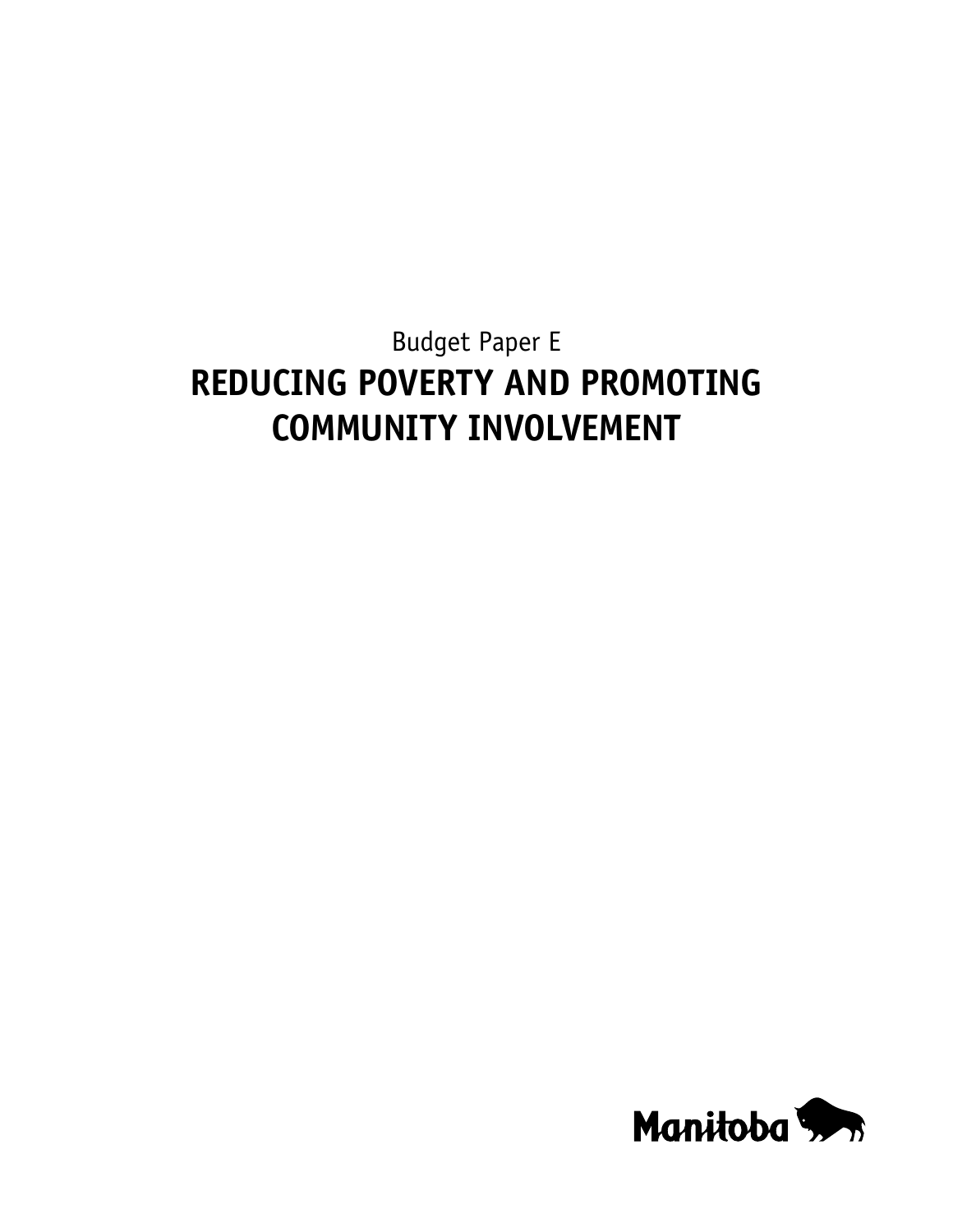# REDUCING POVERTY AND PROMOTING COMMUNITY INVOLVEMENT

|  | <b>CONTENTS</b> |
|--|-----------------|
|  |                 |

| E10 |
|-----|
|     |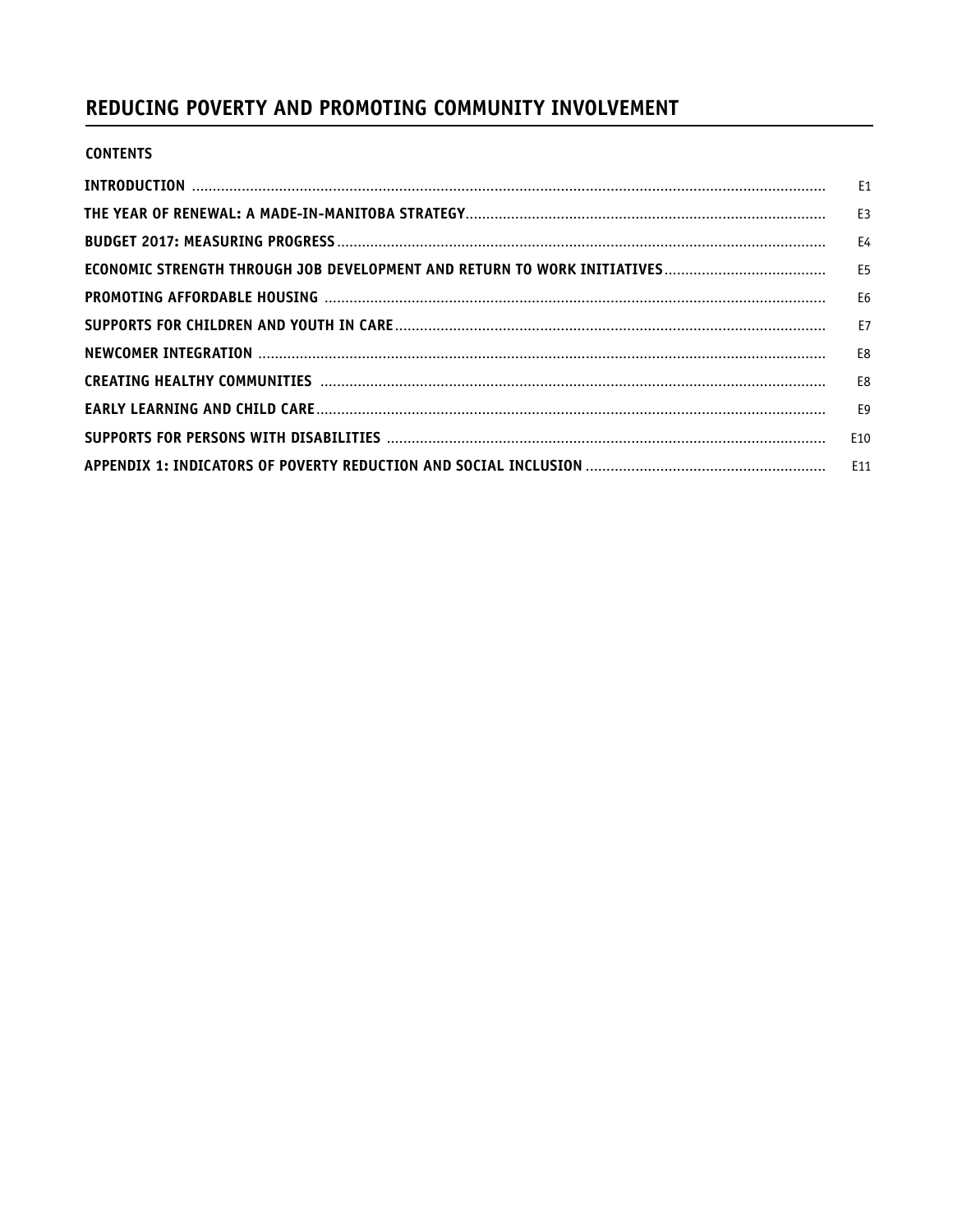#### <span id="page-2-0"></span>**INTRODUCTION**

Budget 2017 streamlines service delivery by creating greater program coordination and eliminating wasteful spending through community partnerships that address complex social challenges. This includes a renewed commitment to supporting a more efficient and effective suite of services for Manitobans to reduce poverty, promote community involvement and strengthen the economy. Budget 2017 focuses programs to ensure future sustainability and equitable access to Manitobans in greatest need of community support.

The scope of poverty extends beyond inadequate income and includes other components such as food insecurity, marginalization, inadequate housing, and a lack of access to transportation and services, among other hardships. Individuals that live in poverty come from all walks of life. Poverty affects all of us: seniors, Indigenous people, people with disabilities, as well as immigrants. Children from impoverished families also face the brunt of homelessness, which is why the province will not claw back payments that low‑income families receive under the Canada Child Benefit (CCB) from existing social assistance programs. The Government of Manitoba is committed to helping low‑income individuals exit poverty and engage all Manitobans as full and active participants in their communities. In order to achieve this, we will need to form partnerships, modernize the existing landscape of supports, and encourage sustainable, inclusive economic growth that creates opportunities for all to succeed.

This government's commitment to reducing the Provincial Sales Tax (PST) will allow Manitoba families to keep more of their hard‑earned income and invest it towards basic needs. Manitoba's income tax brackets

have been indexed to the rate of inflation in 2017, which ends bracket creep for Manitoba taxpayers and will result in an estimated \$10.2 million in tax savings. This benefits all Manitoba taxpayers by limiting the possibility of falling behind the provincial Basic Personal Amount (BPA) average each year. Indexing the BPA will help Manitobans pay less income tax and keep more of their money. Combined, these measures remove over 2,100 Manitobans from the tax rolls and result in \$21 million of savings to taxpayers in 2017. Indexing the BPA has been incorporated into legislation so Manitobans, especially those living at or below the poverty line, will see more savings overall.

Low income is a measure of poverty and social inclusion. Statistics Canada uses various methods to set low-income thresholds, with the most common being the Market Basket Measure (MBM), After-Tax Low Income Cut‑offs (After‑Tax LICO), and the Low Income Measure (LIM). In 2014 (the most recent available data), Statistics Canada reported that 11.0% of Manitobans lived below the MBM low‑income threshold, 9.5% of Manitobans lived below the After-Tax LICO threshold and 15.0% of Manitobans lived below the After-Tax LIM threshold. From 2008 to 2014, the overall percentage and number of Manitobans living in poverty increased by 11.1%, compared to an increase of 0.9% for Canada as a whole. Furthermore, the incidence of low income also increased for most sub-populations in Manitoba, as well as at the national level, with the exception of children living in poverty, which decreased by 1.6% for Canada as a whole.

The tables on the following page offer more information on low-income rates and demonstrate that some sub‑populations, such as Aboriginal People (off-reserve) have fared worse than others.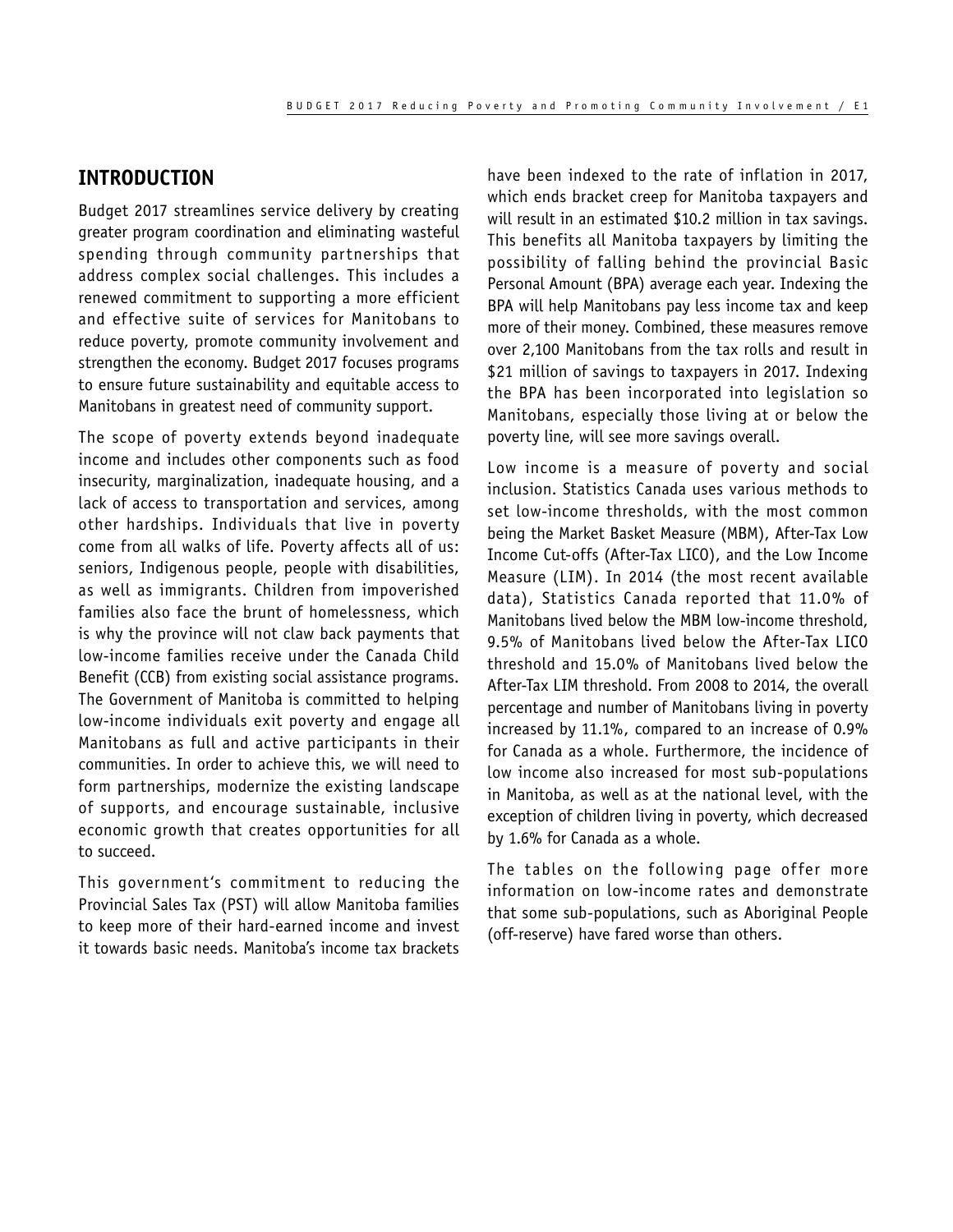| Low-Income in Manitoba 2008 to 2014 (Statistics Canada Market Basket Measure <sup>1</sup> ) |                   |                |      |                   |
|---------------------------------------------------------------------------------------------|-------------------|----------------|------|-------------------|
|                                                                                             |                   | 2008           | 2014 | 2008-2014         |
|                                                                                             |                   |                |      | (Per Cent Change) |
| <b>All Manitobans</b>                                                                       | Rate (%)          | 9.9            | 11.0 | 11.1              |
|                                                                                             | Rank <sup>2</sup> | 3              | 5    |                   |
|                                                                                             | Number (000)      | 111            | 132  |                   |
| Children                                                                                    | Rate (%)          | 12.5           | 16.2 | 29.6              |
|                                                                                             | Rank <sup>2</sup> | 3              | 8    |                   |
|                                                                                             | Number (000)      | 32             | 42   |                   |
| <b>Lone-Parent Families</b>                                                                 | Rate (%)          | 24.2           | 38.2 | 57.9              |
|                                                                                             | Rank <sup>2</sup> | $\overline{c}$ | 5    |                   |
|                                                                                             | Number (000)      | F              | 25   |                   |
| Persons with a Disability <sup>3</sup>                                                      | Rate (%)          | 10.0           | 15.0 | 50.0              |
|                                                                                             | Rank <sup>2</sup> | $\overline{c}$ | 4    |                   |
|                                                                                             | Number (000)      | 27             | 38   |                   |
| <b>Aboriginal Persons (Off-Reserve)</b>                                                     | Rate $(\% )$      | 14.0           | 28.8 | 105.7             |
|                                                                                             | Rank <sup>2</sup> | 3              | 8    |                   |
|                                                                                             | Number (000)      | 13             | 29   |                   |

F ‑ Indicates that the data are too unreliable to be published.

<sup>1</sup> All data are from Statistics Canada, Market Basket Measure of Low Income. Note that the 2008 data are different from data reported in the past because of population rebasing done by Statistics Canada.

² Rank: 1 is best; 10 is worst.

<sup>3</sup> Statistics Canada has changed how it defines persons with disabilities. In 2008, data were based on persons with activity limitation; 2014 data were based on persons with disabilities. Therefore, the 2008 and 2014 data should not be directly compared.

#### Low-Income in Canada 2008 to 2014 (Statistics Canada Market Basket Measure<sup>1</sup>)

|                                        |              | 2008 | 2014 | 2008-2014         |
|----------------------------------------|--------------|------|------|-------------------|
|                                        |              |      |      | (Per Cent Change) |
| <b>All Persons</b>                     | Rate $(\% )$ | 11.2 | 11.3 | 0.9               |
| Children                               | Rate $(\% )$ | 12.6 | 12.4 | $-1.6$            |
| <b>Lone-Parent Families</b>            | Rate $(\% )$ | 27.8 | 34.7 | 24.8              |
| Persons with a Disability <sup>2</sup> | Rate $(\% )$ | 15.9 | 16.2 | 1.9               |
| Aboriginal Persons (Off-Reserve)       | Rate $(\% )$ | 15.2 | 19.3 | 27.0              |

<sup>1</sup> All data are from Statistics Canada, Market Basket Measure of Low Income. Note that the 2008 data are different from reported data in the past because of population rebasing done by Statistics Canada.

<sup>2</sup> Statistics Canada has changed how it defines persons with disabilities. In 2008, data were based on persons with activity limitation; 2014 data were based on persons with disabilities. Therefore, the 2008 and 2014 data should not be directly compared.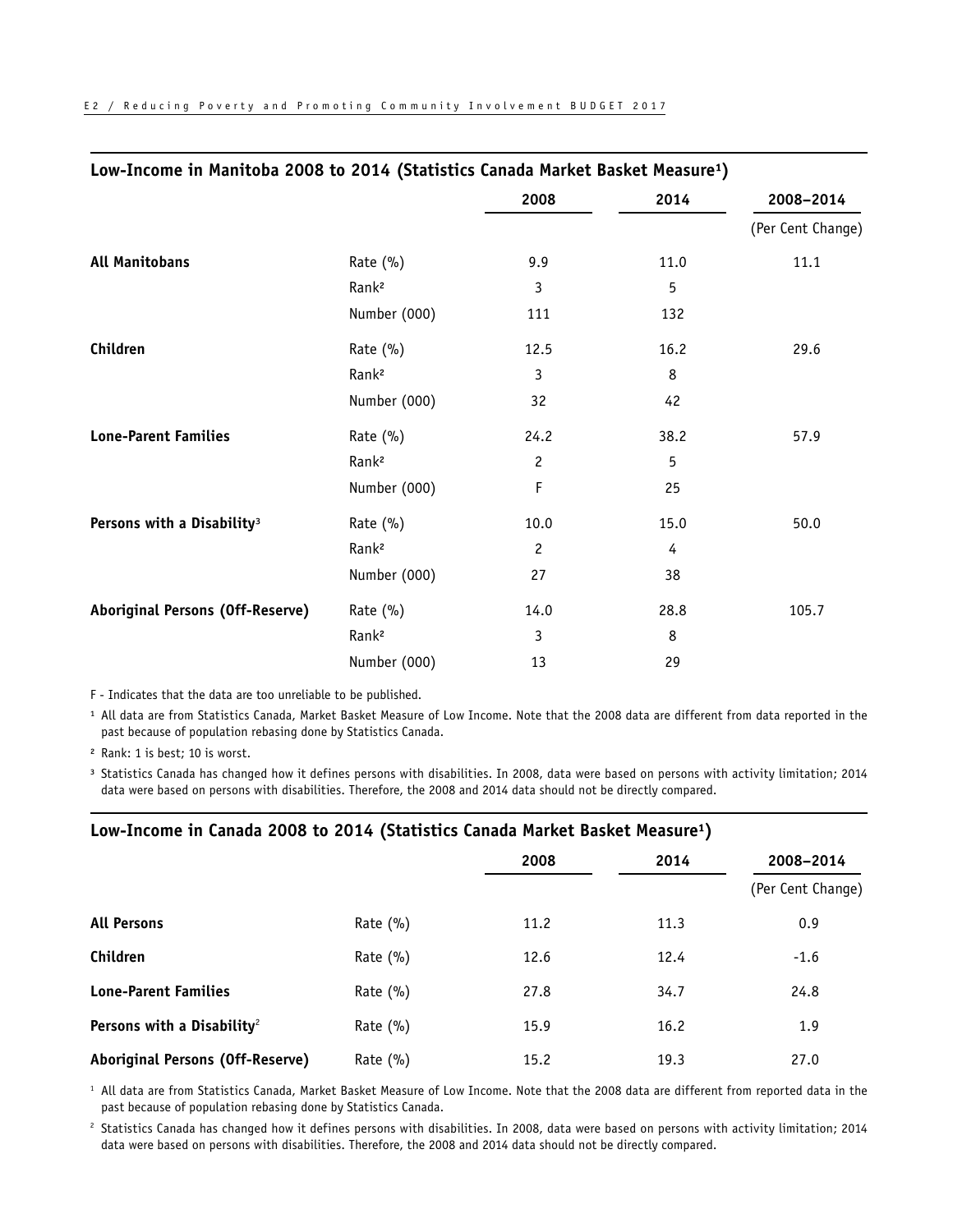

<span id="page-4-0"></span>**Low-Income Rates for Manitoba and Canada, 2008**

Note: Low‑income rates using Market Basket Measure Source: Statistics Canada

# **THE YEAR OF RENEWAL: A MADE-IN-MANITOBA STRATEGY**

The year 2017 marks a renewal of Manitoba's Poverty Reduction and Social Inclusion Strategy (PRSI) and an end to the previous five‑year All Aboard cycle. The new poverty reduction cycle will encourage community partnerships to promote community involvement. Budget 2017 sustains government's commitment to improving the lives and well-being of all Manitobans, particularly those who are disadvantaged, marginalized, and living (or at risk of) living in poverty.

We are pleased that the Government of Canada is developing a federal poverty reduction strategy that will align with Manitoba's approach. The federal strategy to be released in 2017 will reflect input from a multi-channel public engagement process launched in February 2017. The province will be connecting with



# **Low-Income Rates for Manitoba and Canada,**

Note: Low‑income rates using Market Basket Measure Source: Statistics Canada

Manitobans in the upcoming year to identify priorities to help create a poverty reduction and social inclusion framework. Potential elements of the next five-year approach will include:

- using a provincial engagement process to see and hear from Manitobans in their communities;
- developing targeted performance indicators;
- filling policy and program gaps to support lowincome Manitobans;
- greater flexibility in the way the strategy is delivered; and
- an Indigenous lens to poverty reduction and social inclusion.

The updated provincial strategy is anticipated to be launched in late 2017.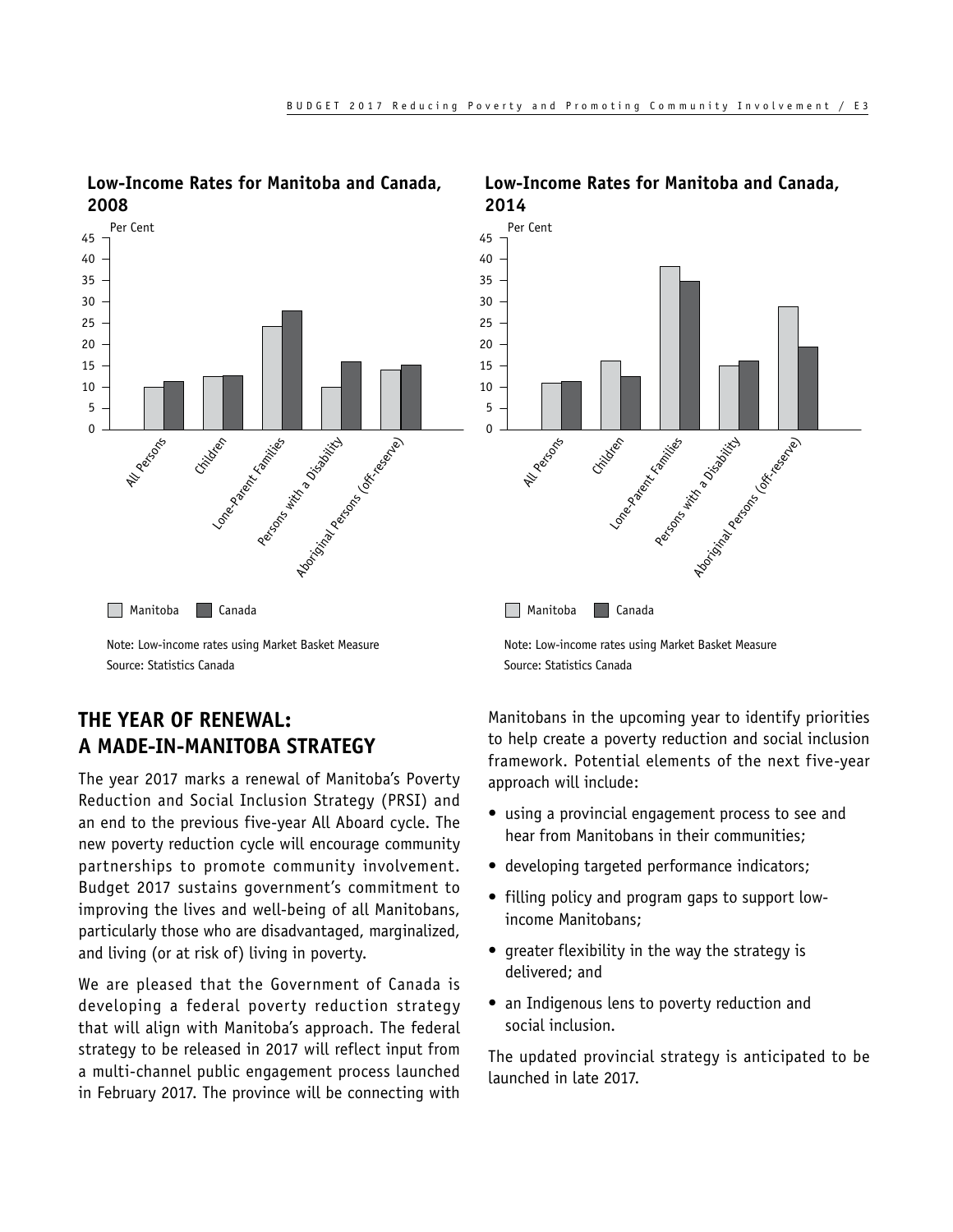<span id="page-5-0"></span>The province will engage and collaborate with the community to renew its poverty reduction approach. *The Poverty Reduction Strategy Act* outlines the legislated responsibilities of the All Aboard Committee (AAC) as follows:

- reviewing and providing advice to executive council on the content of the strategy, poverty and social inclusion indicators and proposed programs, policies or initiatives;
- monitoring strategy implementation;
- ensuring programs, policies and initiatives of the government to reduce poverty and increase social inclusion are co‑ordinated and consistent with the strategy; and
- facilitating community involvement in the development and implementation of the strategy.

As of April 2017, the composition of the AAC includes five cabinet ministers and four community members.

# **All Aboard Committee (at April 2017)**

Membership:

Hon. Ian Wishart, Minister of Education and Training\*

Hon. Scott Fielding, Minister of Families\*

Hon. Eileen Clarke, Minister of Indigenous and Municipal Relations

Hon. Clifford Cullen, Minister of Growth, Enterprise and Trade

Hon. Rochelle Squires, Minister of Sport, Culture and Heritage; Minister responsible for Francophone Affairs and Status of Women

Mr. Charles Loewen (community member)

Dr. Jennie Wastesicoot (community member)

Rev. Dr. Stanley McKay (community member)

Ms. Zully Trujillo (community member)

\*signifies committee co‑chairs

#### **BUDGET 2017: MEASURING PROGRESS**

Budget 2017 keeps government's previous commitment to invest in front-line services that benefit lowincome Manitobans by establishing innovative and efficient partnerships with business through Social Impact Bonds. Government is committed to promoting economic growth for First Nations communities under the Urban Indigenous Economic Development Zones, as well as creating innovative community and private sector partnerships that promote practical home ownership for First Nations and Métis communities. Given the fiscal challenges this government inherited, we are working together to correct and define the new course of action and invest in future developments.

# **Front-Line Services Through Innovative Partnerships**

We are committed to improving outcomes for individuals living in poverty by encouraging partnerships between government, non‑profits and businesses towards innovative models such as Social Impact Bonds and a continued commitment to social enterprise. The Department of Families, through Manitoba Housing, has developed a unique partnership with social enterprises that employ more than 220 individuals living in poverty per year. Manitoba's Social Enterprise partners include:

- Building Urban Industries for Local Development (BUILD);
- Manitoba Green Retrofit (MGR);
- New Directions (Genesis);
- North End Community Renewal Corporation Inc.; and
- Brandon Neighbourhood Renewal Corporation.

Together with these social enterprises, government will continue to engage private and non-profit sectors while providing value for money. The Social Enterprise strategy has led to a significant social return on investment where government and its stakeholders are able to observe gains.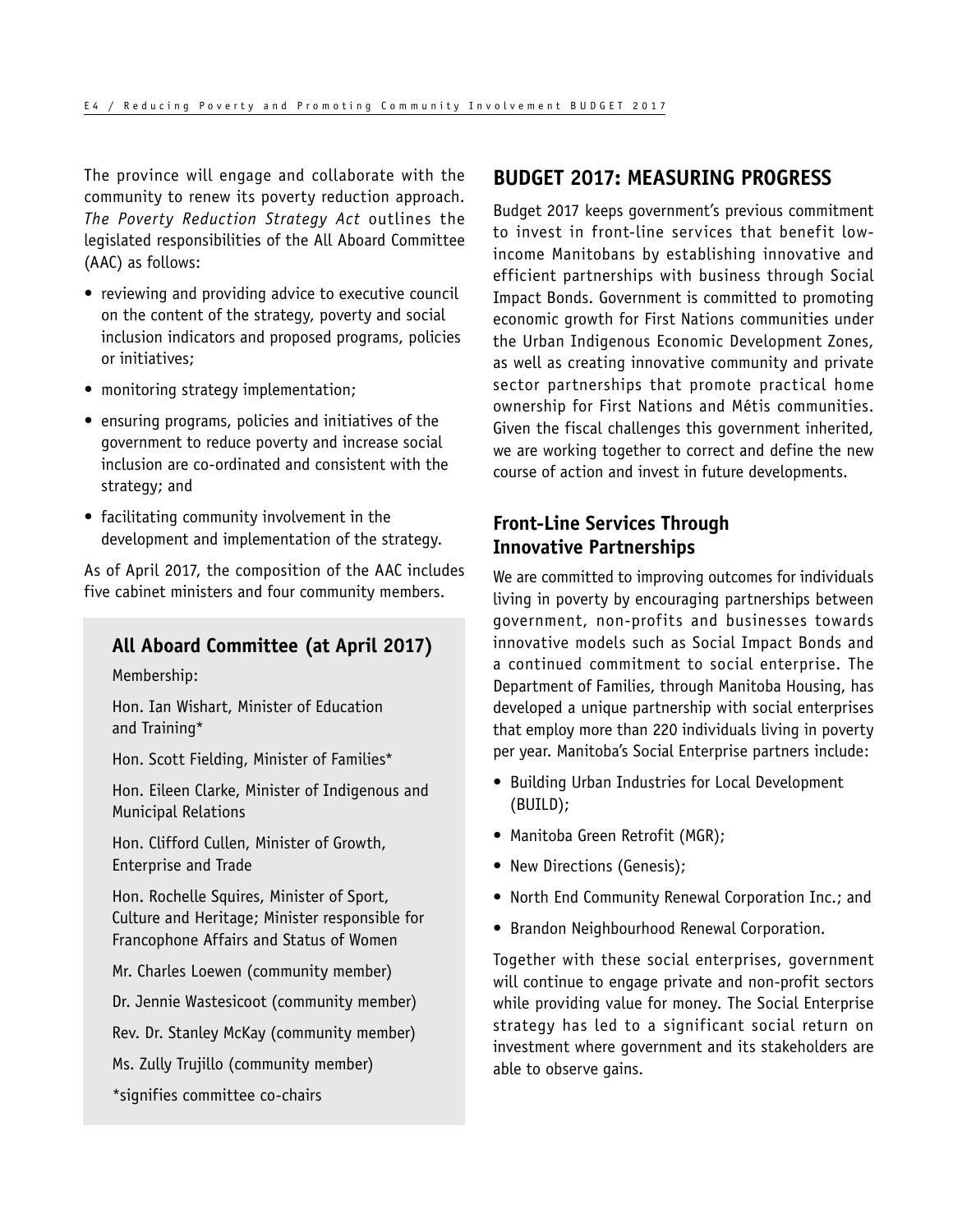<span id="page-6-0"></span>Government will lay the foundation to launch a made‑in‑Manitoba approach to Social Impact Bonds that will build on the strengths of Manitoba's social sector and create unique solutions to persisting social challenges. The Social Impact Bonds will encourage investment through new and existing partnerships with individuals, businesses and philanthropists. This framework will contain an outcomes based evaluation rooted in value for money. The success of this initial framework will lead to long-term commitments under innovative social finance tools that create better outcomes for people and communities across Manitoba.

## **Urban Indigenous Economic Development Zones**

Promoting job creation and economic growth remains a priority in First Nations communities. About half of all Indigenous Manitobans live off-reserve in communities across the province. Urban Indigenous Economic Development Zones are partnerships developed to provide educational and employment opportunities, contribute to economic independence and reduce the incidence of poverty for both Indigenous and non‑Indigenous communities. Three new partnerships will be introduced under the Indigenous Economic Development Zones: Nisichawayasihk Cree Nation in Thompson, Peguis First Nation in Winnipeg, and Swan Lake First Nation in Headingley, each of which will contribute to economic independence for the community.

#### **Promoting Affordable Home Ownership**

Budget 2017 recognizes the importance that practical home-ownership makes in reducing poverty, given that housing costs are typically a family's greatest expense. Good quality, safe and affordable housing is a critical component of poverty reduction and fosters the well-being of families and communities. As of December 31, 2016, government has supported a total of 165 new social and affordable housing units that promote affordable home‑ownership as well as renovation funding for private non‑profit agencies that provide housing for low‑income Manitobans.

#### **Creating Opportunities for All Manitobans**

Multiple factors have influenced changes in Manitoba's labour market, such as demographic shifts and economic and social effects that have influenced our economy. These changes have contributed to an overall increase in labour market participation and, as of February 2017, Manitoba's unemployment rate averages 6.0% and is ranked second‑lowest among provinces, well below Canada's unemployment rate of 6.7%. This indicates that Manitobans have been working hard in their communities and partnering up with government, agencies and individuals to address complex social challenges associated with poverty and social marginalization. Government has played a critical role, both as a participant, and as a supporter of these key partnerships, while implementing key actions in several public policy areas that address poverty.

Budget 2017 remains committed to creating opportunities for all Manitobans by continuing to invest in programs that produce positive outcomes to eliminate barriers to employment, housing, healthcare, accessibility, and other basic social needs. Government will continue to invest in targeted programs that address each of these priority areas.

# **ECONOMIC STRENGTH THROUGH JOB DEVELOPMENT AND RETURN TO WORK INITIATIVES**

Budget 2017 recognizes there are Manitobans that continue to be excluded and marginalized from participating in economic, social and cultural activities. Government focuses on establishing relationships with the private sector to develop innovative solutions to persisting social concerns in a more efficient, effective and sustainable manner. By creating lasting impacts, social innovation benefits society as a whole.

# **Promoting Potential Through Training and Job Opportunities**

Government has been instrumental in delivering initiatives that benefit Manitobans and enhance our labour market activity through projects that identify actions and evidence-based solutions to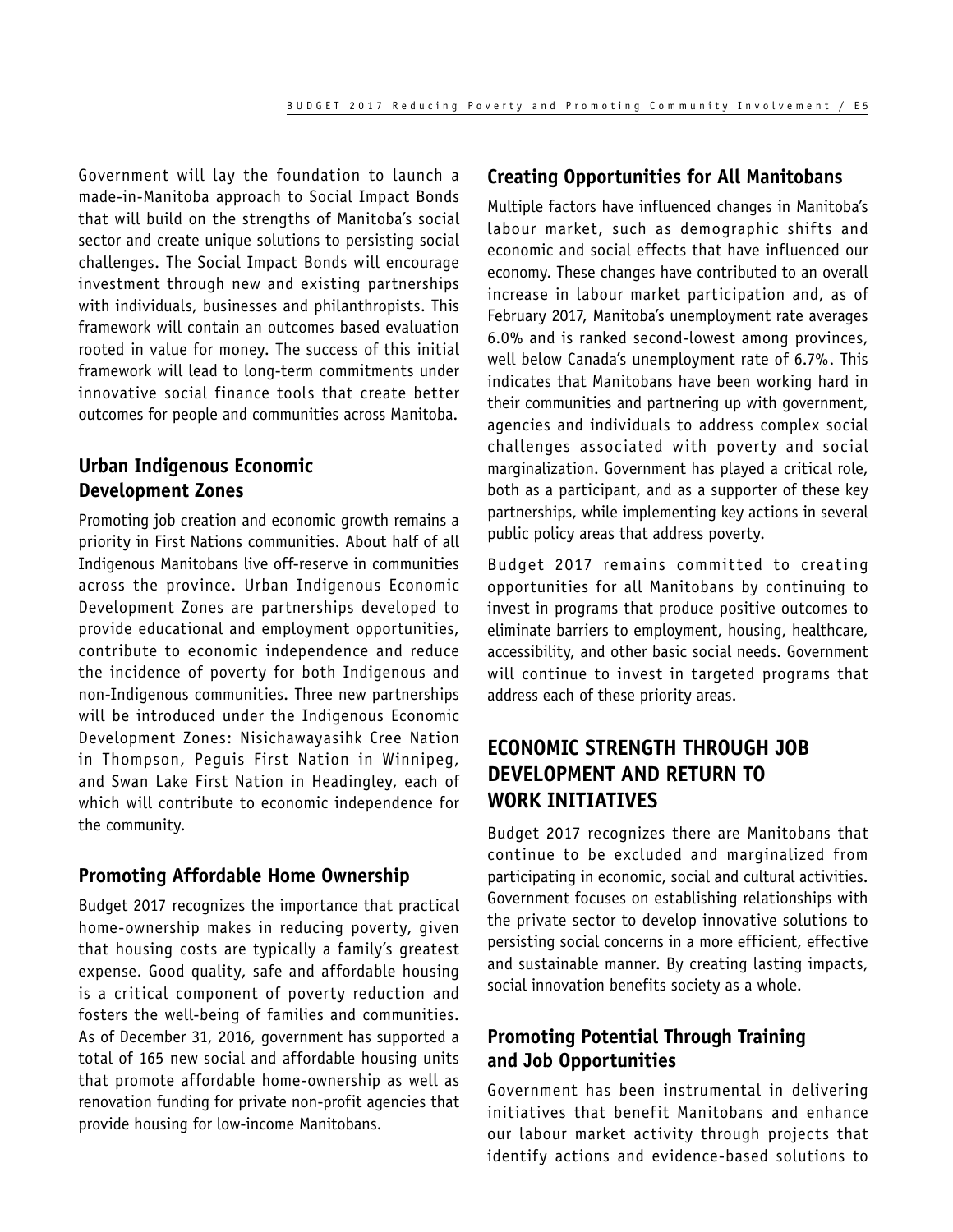<span id="page-7-0"></span>system efficiencies. Government has also promoted the following changes that assist multi‑barriered Manitobans and promote job opportunities:

- making administrative changes to support and expedite access to alternative Manitoba and federal financial benefits that low-income Manitobans might be eligible for, as well as other financial resources such as child support owed to them;
- launching the Jobs on Market initiative to assess Employment and Income Assistance (EIA) applicants and recipients for rapid employment by using a comprehensive assessment tool;
- using Motivational Interviewing (MI) in case management more broadly across the system, based on the demonstrated success of this approach, with 30% of EIA clients included in a pilot study successfully entering employment; and
- reducing red tape, streamlining the application process, and exploring self-service applications and assessment tools to improve access to benefits and decrease administrative requirements.

Budget 2017 continues to invest in many strong programs that support employment and a return to work.

#### **Diversity Food Services Inc.**

Diversity Food Services Inc. is a for-profit social enterprise that provides meaningful employment to those facing barriers in accessing the labour market, primarily newcomers to Manitoba and Indigenous peoples. Diversity Food Services Inc. provides healthy and affordable food that is ethically sourced from local farmers, suppliers and small businesses. Government and Diversity Food Services Inc. have partnered to provide training to staff in the areas of team building, supervisor and leadership training, as well as specialized industry specific training to promote labour market attachment.

# **Truth and Reconciliation Commission and Calls to Action Recommendation 92: Youth Employment**

Government is working with the Winnipeg Poverty Reduction Council, Winnipeg Regional Health Authority and the Winnipeg Chamber of Commerce under a new social innovation initiative called TRC#92: Youth Employment strategy. This initiative focuses on supporting learning and promoting awareness around issues related to Indigenous employment within private sector companies, and creating linkages with community‑based groups who are training youth for employment. Stakeholders will collaborate to help youth develop employment plans and implement the employment of youth in the business environment.

# **First Peoples Development Inc.**

The First Peoples Development Inc. works with 34 First Nations at the community level to develop and deliver programs and services that meet the labour market and employment needs of their member nations. Activities focus on supporting a demand‑driven approach to skill development by fostering partnerships with the private sector, provinces and territories, and placing an emphasis on accountability and outcomes. One example of this initiative includes a recent partnership between government and the First Peoples Development Inc. to train community members with competencies to deliver nursing within a wellness model to help prepare individuals for careers in healthcare.

#### **PROMOTING AFFORDABLE HOUSING**

Stable housing is a foundational requirement for healthy families and for success in training and employment. Government currently provides housing assistance to approximately 35,100 households through various programs, most notably the Social Housing Rental Program that assists individuals to meet their basic household needs. Clients include single parent families, persons with disabilities, Indigenous and refugee households, seniors and non-elderly single individuals.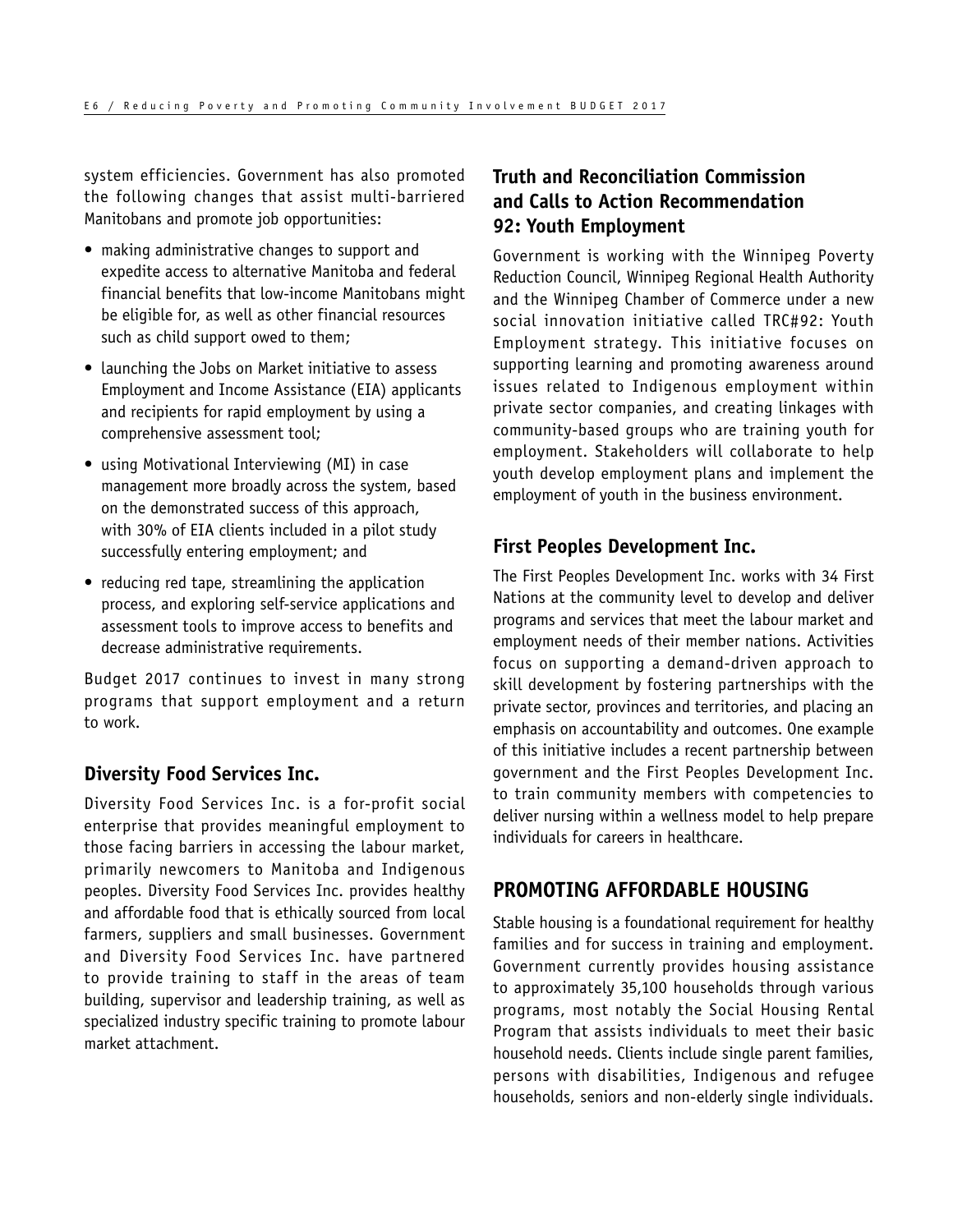<span id="page-8-0"></span>Manitoba's collaborative response to homelessness includes a continued partnership with service providers and stakeholders such as End Homelessness Winnipeg and the Winnipeg Plan to End Youth Homelessness to address this reality across the province.

#### **Rent Assist and EIA**

Budget 2017 provides an increase of \$87 million to support base funding under EIA and Rent Assist. Of that, over \$8 million is projected to assist refugees who are no longer eligible for federal settlement supports. Approximately 41,000 Manitoba households were receiving EIA benefits in 2016/17 with approximately 20,000 renting in the private market. All EIA households with shelter costs will automatically receive Rent Assist as part of their total monthly EIA benefits.

Safe and affordable housing provides low-income Manitobans with a foundation for health and wellbeing, and greater financial independence. Manitoba's Rent Assist program is unparalleled in Canada as an approach to shelter assistance. Unlike other jurisdictions, Rent Assist is available to all household types and is not tied to the actual cost of rent that individuals and families pay. Rent Assist pays the full difference between the affordability standard and eligible housing cost.

#### **Provincial Housing Strategy**

Manitoba Housing, in consultation with key stakeholders, is developing a new provincial housing strategy. The new strategy will provide an opportunity to identify priorities, design and deliver effective housing programs, and support improved outcomes for vulnerable households. This provincial housing strategy may emphasize a range of options, including assistance for households living in poverty, new housing supply to support growing communities and underserved populations, and innovative community and private sector partnerships.

#### **Low-Income Seniors**

Seniors living in poverty may need housing with additional support services as they age to help them to fully participate in the community. Ellice Place, opening in spring 2017, will become Manitoba's first directly‑managed Social Housing Assisted Living initiative, filling a service gap for low-income seniors who want to live independently while receiving assisted living supports.

# **SUPPORTS FOR CHILDREN AND YOUTH IN CARE**

Government recognizes the need to invest in children and youth in the child welfare system to eliminate poverty‑related challenges, particularly among Indigenous populations, who remain overrepresented. Government has prepared a comprehensive plan to improve outcomes by reducing the number of children in care, building stronger partnerships with families and communities, and ensuring greater public accountability through better service coordination. Budget 2017 continues to invest in the following programs to address the critical need to reduce the number of children and youth that remain in the child welfare system.

#### **Building Futures**

Building Futures addresses the critical needs of youth transitioning out of child welfare by providing support with mentorship, mental health, housing, financial literacy, education, training and employment, and emotional well-being. Under this initiative, government has partnered with multiple stakeholders including, Community Financial Counselling Services and the Canadian Mental Health Association, to support a healthy transition to financial independence through employment and training, while reducing the risk of homelessness, poverty, drug use and involvement in the justice system.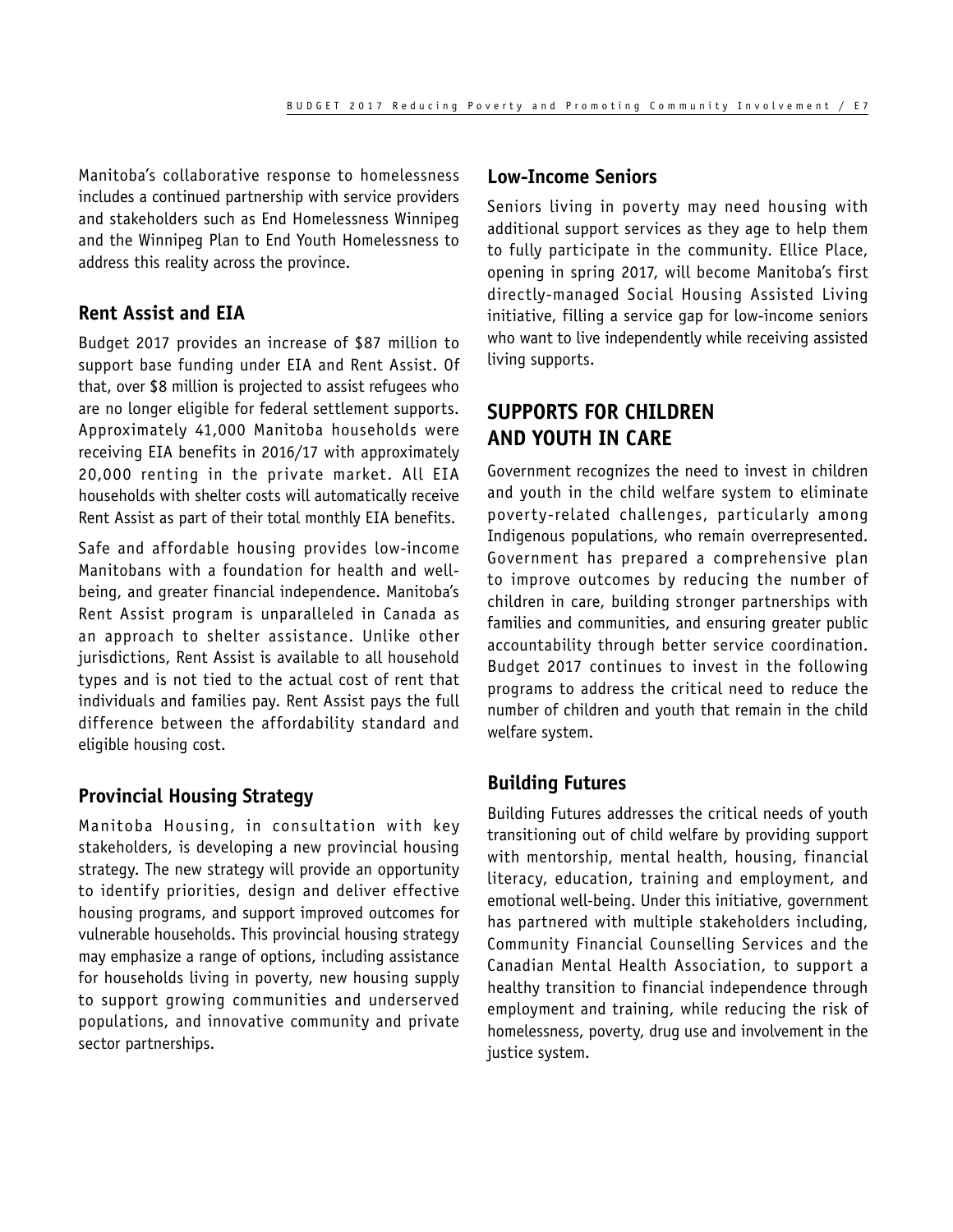#### <span id="page-9-0"></span>**Supporting Transitions to Independence**

In an effort to support youth exiting care and to prevent homelessness, government is partnering with Resource Assistance for Youth, Inc. (RaY) in the RaY Optional Occupancy Mentorship (ROOM) Program. The program provides youth ages 18 to 21 years with access to safe, supportive and youth-centered longerterm housing. Youth are assisted in developing a goal‑orientated plan, increasing their life skills and transitioning into permanent housing.

#### **NEWCOMER INTEGRATION**

Manitoba communities continue to expand by welcoming newcomers to the province. To address some of the struggles newcomers face, the province committed to providing resources to help them obtain meaningful employment and increase participation in society.

#### **Refugee Supports**

Government will continue to support transitional funding supports in response to an increase of refugee claimants to the province, by providing \$70,000 to the Manitoba Association of Newcomer Serving Organizations to support refugee resettlement in 2017/18. Government is providing financial support of \$1.9 million in rent supplements for Syrian refugees, in particular to provide safe and affordable housing. Government continues its commitment to provide \$110,000 in funding to the Manitoba Interfaith Immigration Council/Welcome Place for 2017/18 to support asylum seekers, including paralegal services and safe transportation from Emerson to Winnipeg.

#### **Refugee Employment Development Initiative**

Budget 2017 launches the Refugee Employment Development Initiative that government announced on February 23, 2017 in conjunction with key community stakeholders. This initiative provides innovative program supports to refugees in Manitoba who face barriers to employment and low-language proficiency by:

- developing a facilitated link between clients and employers who have appropriate employment opportunities that match the client profile;
- providing sector specific employment and skills training;
- offering wage supports or incentives to encourage employer participation; and
- ensuring short-term job placements that allow candidates to build skills to participate in the workplace.

Government has proposed four pilot projects that are being funded under the Labour Market Agreement. The projects have been approved up to a maximum amount of \$110,000 in 2017/18. These partnerships between Manitoba Institute of Trades and Technology, Manitoba Start, Red River College, and Opportunities for Employment will offer industry specific employment readiness, skills training and employment placements for refugees.

#### **CREATING HEALTHY COMMUNITIES**

Individuals struggling with health and addiction issues are vulnerable to unemployment, underemployment, poverty and marginalization. Budget 2017 commits to promoting overall health that helps alleviate the burden that illness and addictions can place on individuals and communities.

#### **Mental Health and Addictions Strategy**

Manitoba Health, Seniors and Active Living is developing a new Provincial Mental Health and Addiction Strategy. The Strategy will focus on access to, and coordination of, mental health and addictions services across the province to ensure individuals are connected to the appropriate supports so they can participate more actively in their communities.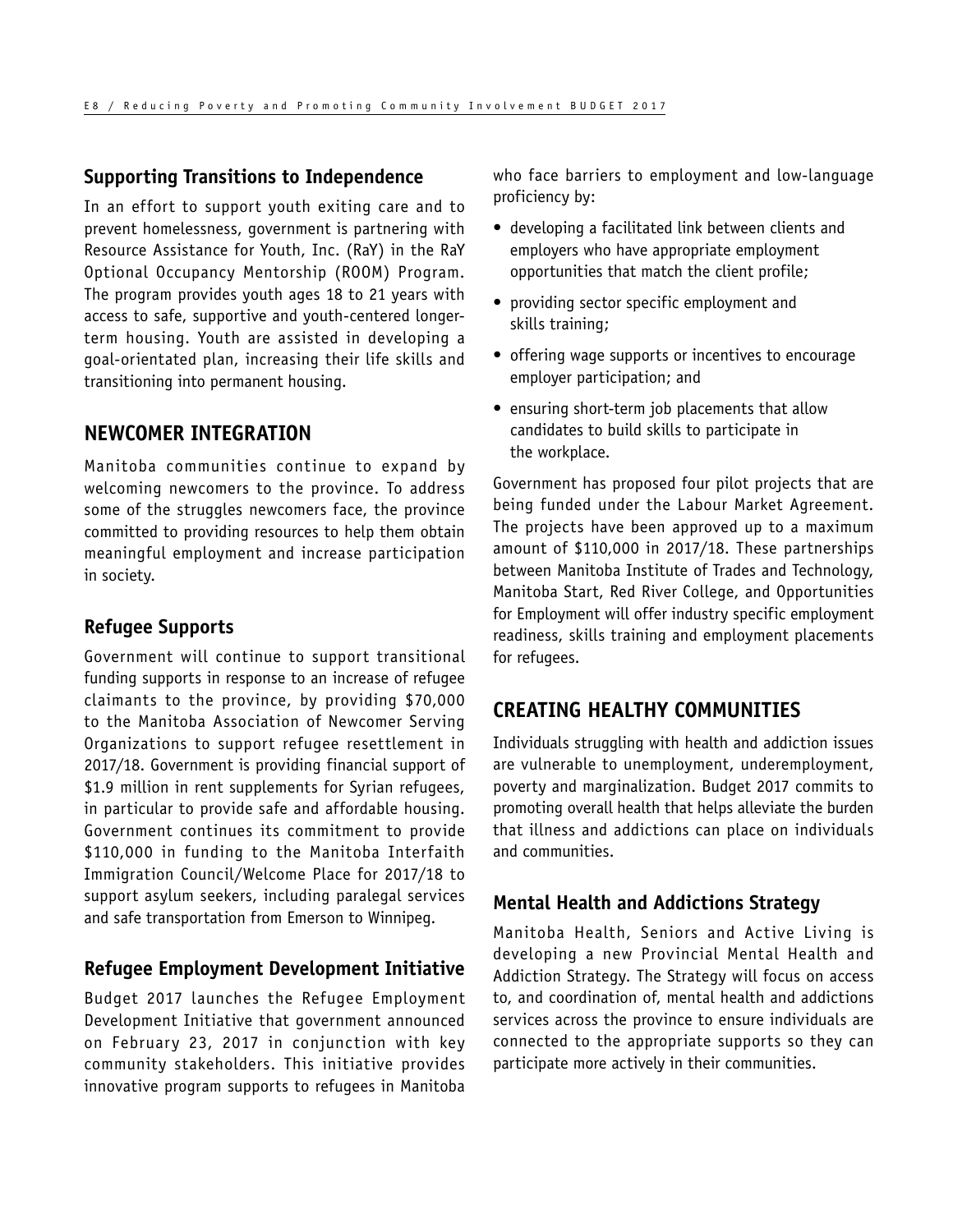## <span id="page-10-0"></span>**HOPE North – Northern Youth Crisis Stabilization Unit**

HOPE North is a Thompson-based initiative for youth experiencing a mental health crisis or in need of stabilization under *The Youth Drug Stabilization (Support for Parents) Act*. Of six beds, four are designated for mental health crises and two beds are for addictions. This program also offers a youth mobile crisis team, which is currently operational to assist young Manitobans to be healthy and socially active.

#### **River Point Centre**

River Point Centre delivers services to people with substance abuse issues including outreach, withdrawal management, residential treatment, after-care services and post-treatment housing. Operated out of River Point Centre, the Manitoba Addictions Helpline provides information and service navigation to all Manitobans seeking information or support about services for individuals and families struggling with addictions.

#### **Primary Care Networks**

Primary Care Networks (PCN) are virtual networks of providers and clients that deliver a wide menu of primary care services. This includes different types of health care partners that collaborate with their patients to deliver primary health care based on community needs. Examples of services include chronic disease management, mental health, health education and rehab support. These teams are connected through innovative partnerships between regional health authorities, fee-for-service clinics and community organizations.

A total of 15 PCNs are being set up across Manitoba, with 12 already providing services to patients. Although the make‑up of each PCN is different depending on the region, all are built on common principles of access, comprehensive patient-centred care, community engagement, inter‑professional care, population needs, co‑ordinated care, information technology and quality measurement.

### **Child and Youth Mental Health**

The Child and Youth Mental Health Strategy is designed to promote mental health, prevent mental illness, increase access and coordination to services and treatment, and improve life outcomes. This includes continued funding for Towards Flourishing, a mental health promotion for the Families First home visiting program, which provides support for parents of newborns living in vulnerable conditions, including poverty. Outcome results to date indicate an increase in positive mental health and a decrease in mental distress. The strategy also includes funding for a pilot and evaluation of the new Intervention and Outreach Team, supporting youth with multiple and complex needs, including poverty. Budget 2017 also continues funding the COACH expansion pilot and evaluation, which provides one-on-one coaching supports. Both approaches use the evidence-based High-Fidelity Wrap-Around approach to services.

# **Promoting Affordable and Healthy Foods**

Manitoba continues to support access to affordable healthy foods for those living in northern and remote communities to lessen the impacts of poverty. Government supports Food Matters Manitoba (FMM), which works primarily with northern Indigenous communities and newcomers in the inner city to promote food security, public education, and helping teach kids and families to prepare healthy meals. Affordable Food in Remote Manitoba (AFFIRM) is a provincial retail subsidy program for milk, fresh vegetables and fruits that reduces the price of these food items in remote Northern communities only accessible by rail or flight.

# **EARLY LEARNING AND CHILD CARE**

Budget 2017 modernizes the early learning and child care system by launching new measures to increase the efficiency of licensed services. The province is committed to collaborating with our federal partners to identify innovate ways to create child care spaces. This budget introduces a commitment to shorten child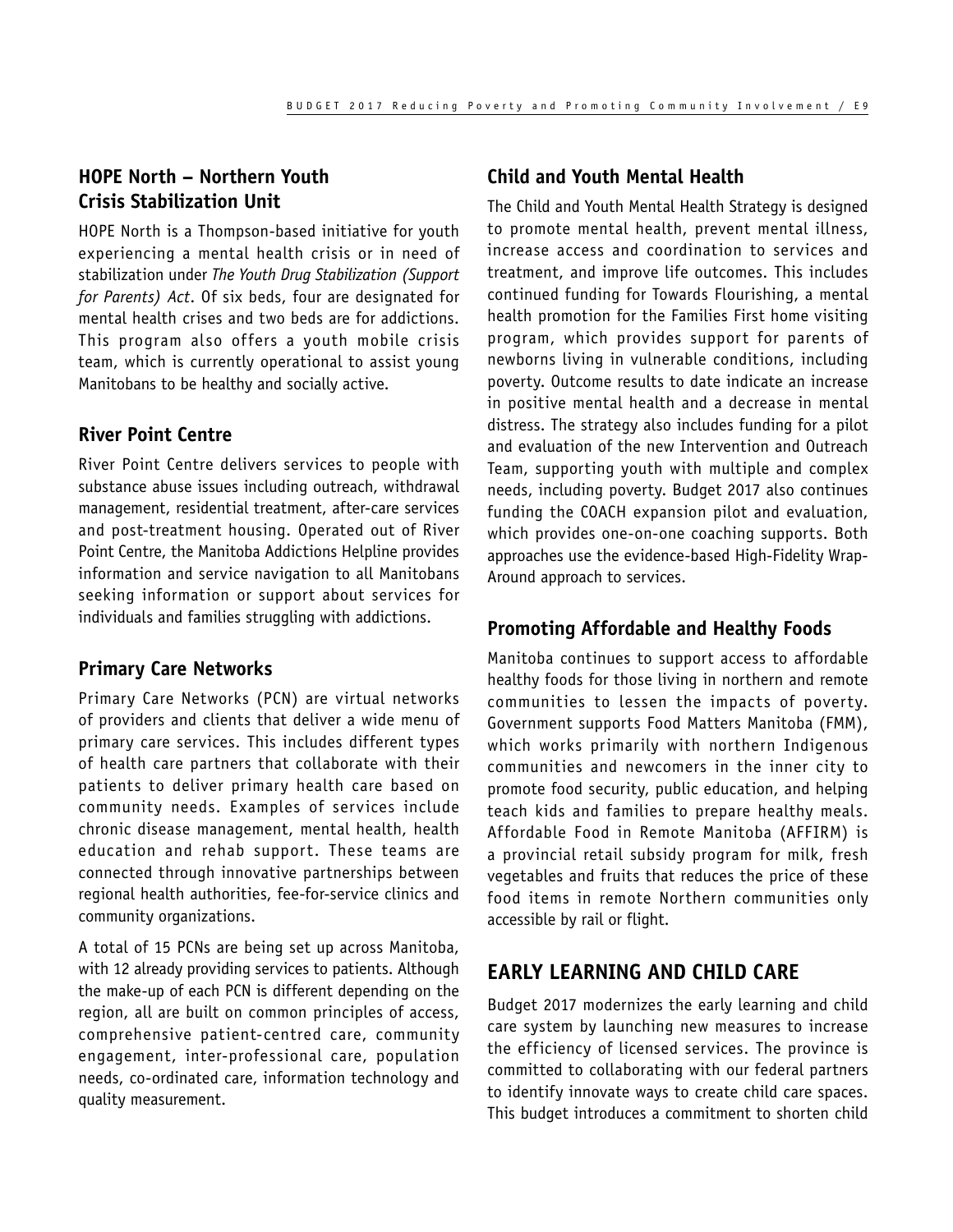<span id="page-11-0"></span>care wait times, including funding for 501 new licensed child care spaces and 50 new home-based spaces. Vulnerable communities and population groups have been considered in the development of these spaces which will contribute to provincial efforts to promote social inclusion. This will also result in overall economic gains by creating more opportunities for families to participate in the labour market.

# **Early Childhood Development and Supporting Families**

This initiative aims to enhance preventative and community‑based programming provided by 24 family resource centres sponsored by United Way of Winnipeg. Evaluation will measure impacts on children's early development outcomes and families' involvement in income assistance and child and family services. Budget 2017 continues the province's support for the pilot and evaluation of the Abecedarian Project, which works with vulnerable children and families to increase early literacy skills and school readiness.

# **SUPPORTS FOR PERSONS WITH DISABILITIES**

Supported Employment is an example of programming making a difference both in the lives of persons living with a disability and their workplaces. The benefits of employment for persons living with a disability go beyond improving their financial circumstances to building relationships, independence, a sense of contribution and productivity, and the self‑respect and self‑esteem gained from the inclusion in the larger community. Furthermore, research has demonstrated that employers who hire persons living with a disability realize substantial improvements in employee turnover and absenteeism, job performance and productivity, safety records, innovation and team dynamics, and the size of their customer base. Budget 2017 recognizes these benefits by continuing to support programs that promote social inclusion.

#### **Building on Abilities Initiative**

Budget 2017 has committed an overall increase of almost \$18.0 million to Community Living disABILITY Services (CLDS). This program delivers a range of supports and services to strengthen opportunities for Manitobans living with an intellectual disability to help achieve their fullest potential through inclusion in society, the economy and labour market. CLDS seeks to achieve these goals by providing services that support participants to:

- lead satisfying, productive lives in their communities;
- make their own decisions and direct their own lives, with support if necessary;
- take reasonable risks they and their support network deem appropriate;
- use services that are available to all members of society with adaptation and support where possible;
- maintain family bonds and develop relationships that are a foundational part of life; and
- live in the most integrated context possible, according to their support needs and available resources.

The Building on Abilities (BOA) initiative provides longterm sustainability of the CLDS program, equitable access to services, transparency in the development and availability of participants' support budgets, a renewed commitment to Person Centred Planning and a strength-based approach to participant support needs. BOA will also introduce a quality assurance framework for service delivery to ensure quality and service effectiveness.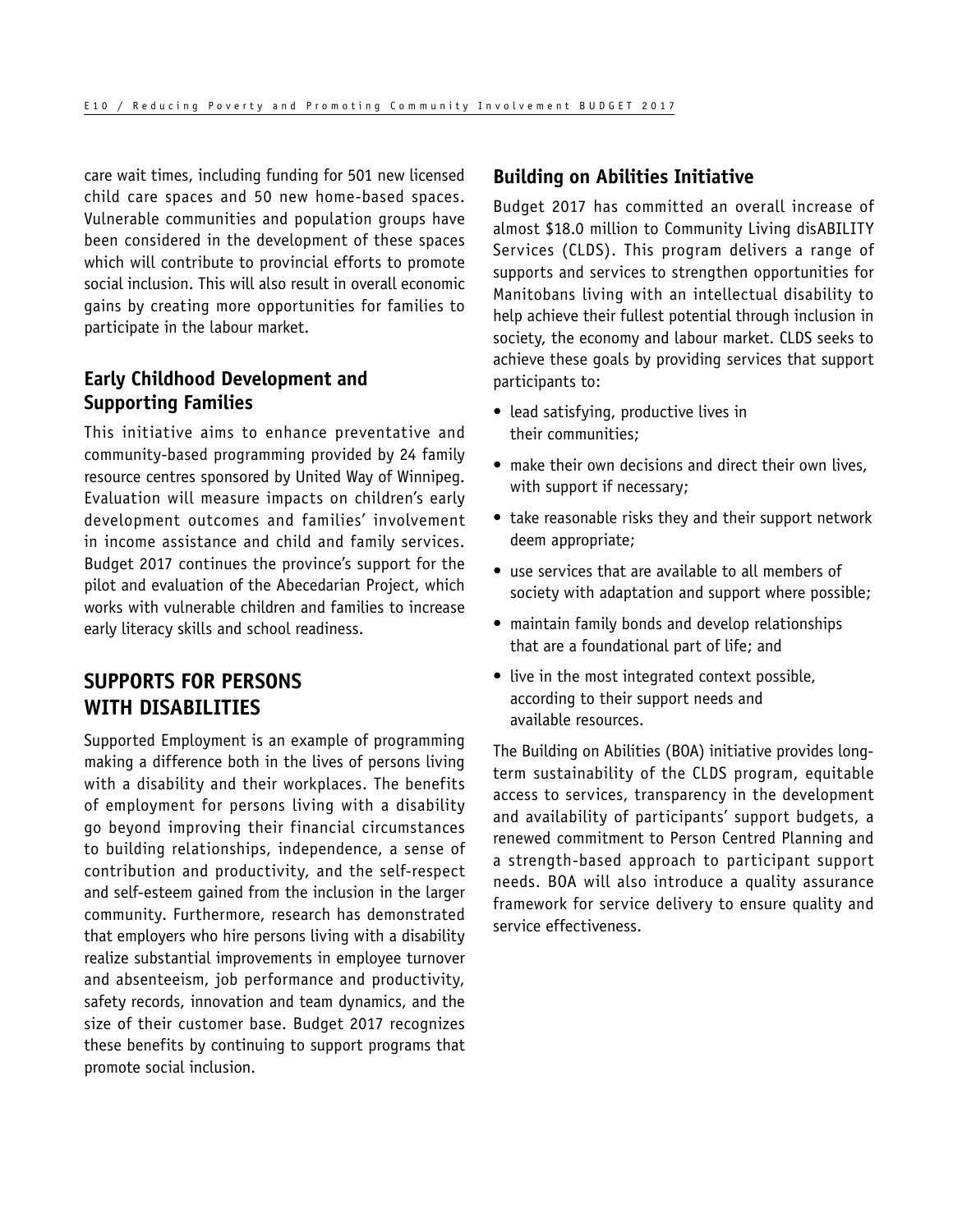# <span id="page-12-0"></span>**APPENDIX 1: INDICATORS OF POVERTY REDUCTION AND SOCIAL INCLUSION**

*The Poverty Reduction Strategy Act* requires that the Government of Manitoba set indicators to measure progress in reducing poverty and increasing social inclusion. These 21 indicators, included in regulation since 2012, are listed below.

|              | <b>Indicator</b>                                                                                                                             | <b>Source of Information</b>                                                                               |
|--------------|----------------------------------------------------------------------------------------------------------------------------------------------|------------------------------------------------------------------------------------------------------------|
| $\mathbf{1}$ | Total units of social and affordable housing supported<br>by Manitoba Housing and Renewal Corporation                                        | Manitoba Families                                                                                          |
| $\mathbf{2}$ | New households served through Manitoba Housing<br>and Renewal Corporation programs and services<br>(excluding those entering social housing) | Manitoba Families                                                                                          |
| 3            | Households in core housing need                                                                                                              | Canada Mortgage and Housing Corporation                                                                    |
| 4            | Sense of community belonging                                                                                                                 | Statistics Canada (Canadian Community Health Survey)                                                       |
| 5            | High school graduation rates                                                                                                                 | Manitoba Education and Training                                                                            |
| 6            | Participation in adult learning programs                                                                                                     | Manitoba Education and Training                                                                            |
| 7            | Employment rate                                                                                                                              | Statistics Canada (Labour Force Survey)                                                                    |
| 8            | Average weekly earnings                                                                                                                      | Statistics Canada (Labour Force Survey)                                                                    |
| 9            | Minimum wage rate                                                                                                                            | Manitoba Growth, Enterprise and Trade                                                                      |
| 10           | Low-income rate                                                                                                                              | Statistics Canada (Canadian Income Survey)                                                                 |
|              | 11 Income inequality                                                                                                                         | Statistics Canada (Canadian Income Survey)                                                                 |
|              | 12 Post-secondary education participation                                                                                                    | Statistics Canada (Labour Force Survey - custom tabulation)                                                |
|              | 13 Early Development Instrument scores                                                                                                       | Manitoba Education and Training                                                                            |
|              | 14 Availability of child care                                                                                                                | Manitoba Families                                                                                          |
|              | 15 Number of children in care                                                                                                                | Manitoba Families                                                                                          |
| 16           | Teen birth rates                                                                                                                             | Manitoba Health, Seniors and Active Living and Statistics Canada<br>(Vital Statistics - custom tabulation) |
| 17           | Potential Years of life lost by income quintile                                                                                              | Manitoba Health, Seniors and Active Living                                                                 |
|              | 18 Prevalence of chronic diseases by income quintile                                                                                         | Manitoba Health, Seniors and Active Living                                                                 |
| 19           | Average monthly number of persons receiving<br>co-ordinated home care services                                                               | Manitoba Health, Seniors and Active Living                                                                 |
| 20           | Continuity of physician care                                                                                                                 | Manitoba Health, Seniors and Active Living                                                                 |
|              | 21 Number of people using ACCESS Centres                                                                                                     | Manitoba Families and Manitoba Health, Seniors and Active Living                                           |